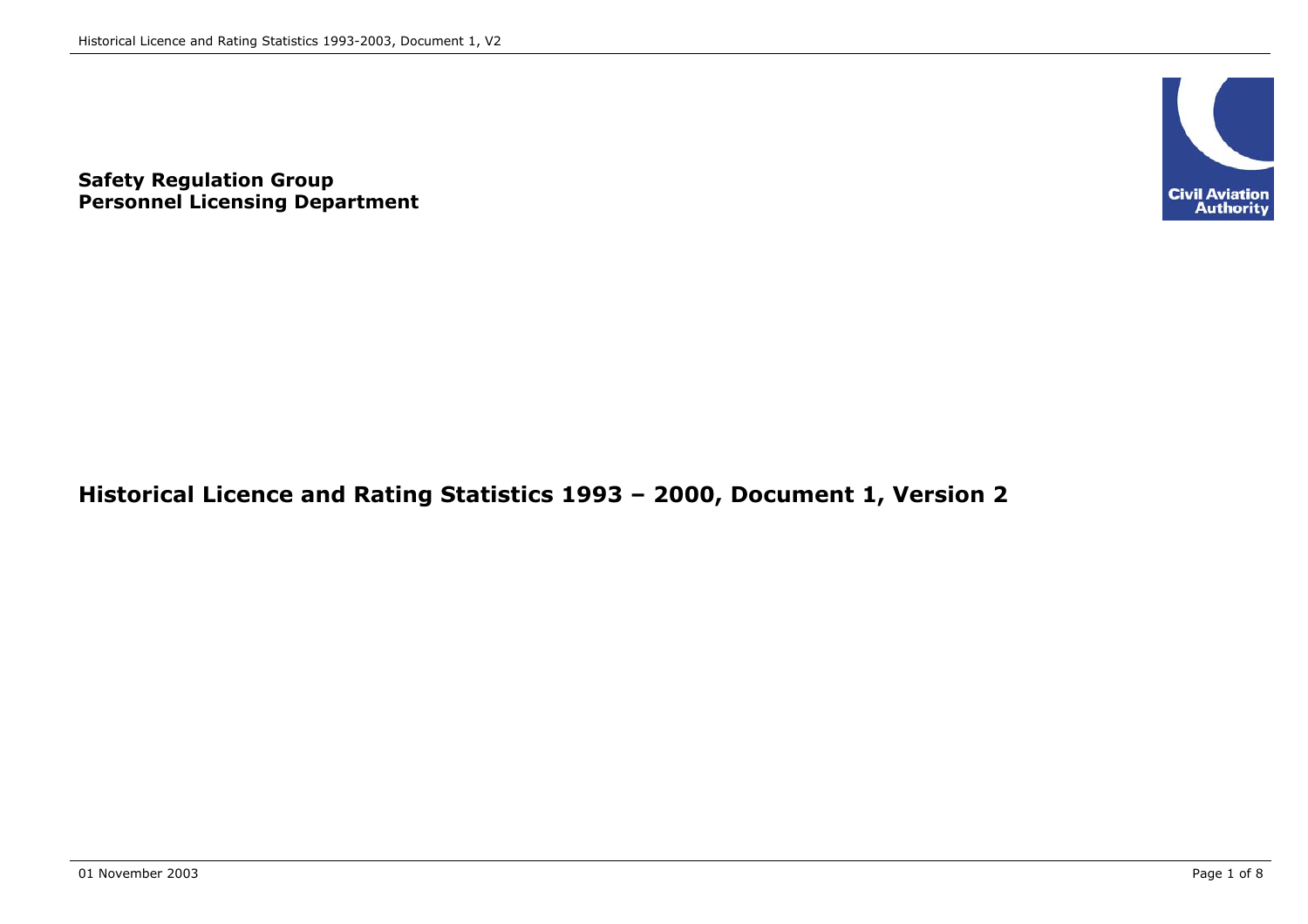| FY93/94 Actual                 | PPL/A          | PPL/BA   | PPL/H        | PPL/G        | PPL<br><b>Total</b> | <b>BCPL/A</b> | CPL/A    | CPL/B    | CPL/AS   | <b>CPL/HG</b> | <b>CPL</b><br><b>Total</b> | ATPL/A         | ATPL/H<br>G     | <b>ATPL</b><br><b>Total</b> | <b>FE</b> | <b>FN</b> |              |
|--------------------------------|----------------|----------|--------------|--------------|---------------------|---------------|----------|----------|----------|---------------|----------------------------|----------------|-----------------|-----------------------------|-----------|-----------|--------------|
| Issue-Initial                  | 3493           | 124      | 246          |              | 3868                | 205           | 347      | 22       | n        | 25            | 394                        | 181            | 48              | 229                         | 11        | $\Omega$  | 839          |
| Issue-Upgrade                  | 0              | 0        | O            | $\Omega$     | 0                   | $\mathbf{1}$  | 180      | $\Omega$ | U        | $\Omega$      | 180                        | 325            | 22              | 347                         | 0         | $\Omega$  | 528          |
| Issue-initial + Upgrade        | 3493           | 124      | 246          | 5I           | 3868                | 206           | 527      | 22       |          | 25            | 574                        | 506            | 70              | 576                         | 11        | $\Omega$  | 1367         |
| Issue-Renewal                  | 26             | 0        | O            | $\Omega$     | 26                  | $\Omega$      | 30       | $\Omega$ | O        | 5             | 35                         | 231            | 62              | 293                         | 4         | $\Omega$  | 332          |
| Total Issue-init, Upg & Ren    | 3519           | 124      | 246          |              | 3894                | 206           | 557      | 22       |          | 30            | 609                        | 737            | 132             | 869                         | 15        | $\Omega$  | 1699         |
| Microlight/Powered Para Rating | 63             | $\Omega$ | $\Omega$     | <sup>n</sup> | 63                  | $\Omega$      | $\Omega$ | $\Omega$ | U        | $\Omega$      | $\Omega$                   | $\overline{0}$ | $\Omega$        |                             |           | $\Omega$  | $\mathbf{0}$ |
| <b>SLMG Rating</b>             |                | $\Omega$ | U            | <sup>n</sup> |                     | $\Omega$      |          | $\Omega$ |          | $\Omega$      |                            | $\Omega$       | $\Omega$        |                             |           |           | 4            |
| Group A Rating                 | 426            |          |              | <sup>n</sup> | 426                 | 29            | 33       | 0        |          |               | 33                         | 23             | $\Omega$        | 23                          |           |           | 93           |
| Group B Rating                 | 361            | $\Omega$ | O            | <sup>n</sup> | 361                 | 63            | 207      | $\Omega$ |          | $\Omega$      | 207                        | 58             | $\Omega$        | 58                          | n         | $\Omega$  | 339          |
| Group C Rating                 |                |          |              |              | 4                   |               | 214      | $\Omega$ |          | $\Omega$      | 214                        | 640            | $\Omega$        | 640                         | 15        | $\Omega$  | 912          |
| Seaplane/Amphibian Rating      | $\overline{9}$ | $\Omega$ | O            | $\Omega$     | 9                   | $\mathbf{1}$  |          | $\Omega$ | $\Omega$ | $\Omega$      | 3                          | $\overline{2}$ | $\Omega$        |                             | 0         | $\Omega$  | 6            |
| Helicopter/Gyroplane Rating    | U              | $\Omega$ | 117          |              | 118                 | $\Omega$      | $\Omega$ | 0        |          | 24            | 24                         | $\overline{0}$ | 111             | 111                         |           | $\Omega$  | 147          |
| Airship Rating                 | 0              |          | $\Omega$     | <sup>n</sup> |                     | $\Omega$      | $\Omega$ | $\Omega$ | O        | $\Omega$      | $\Omega$                   | $\overline{0}$ | $\Omega$        |                             |           | $\Omega$  | $\mathbf{0}$ |
| <b>Balloon Rating</b>          | n              | 10       | U            | <sup>n</sup> | 10 <sup>1</sup>     | $\Omega$      | ŋ        | 11       |          | $\Omega$      | 11                         | $\overline{0}$ | $\Omega$        |                             |           | $\Omega$  | 11           |
| Rating Variation               | 5              | $\Omega$ |              | <sup>n</sup> | 12                  | 71            | 112      | $\Omega$ | U        | 3             | 115                        | 83             | 18              | 101                         |           | $\Omega$  | 294          |
| <b>Total Aircraft Rating</b>   | 873            | 12       | 155          |              | 1041                | 183           | 728      | 17       |          | 32            | 777                        | 1195           | 150             | 1346                        | 28        | $\Omega$  | 2412         |
| Night Rating                   | 601            |          | 15           |              | 616                 | 60            |          | $\Omega$ |          |               | $\Omega$                   | $\Omega$       | $\Omega$        |                             |           |           | 60           |
| <b>IMC Rating</b>              | 942            | 0        | O            | <sup>n</sup> | 942                 | 16            | ŋ        | $\Omega$ | U        | $\Omega$      | $\Omega$                   | $\overline{0}$ | $\Omega$        |                             | n         | $\Omega$  | 17           |
| <b>Instrument Rating</b>       | 46             | $\Omega$ |              |              | 47                  | 47            | 342      | $\Omega$ |          | q             | 351                        | $\Omega$       | 13              | 13                          |           | $\Omega$  | 427          |
| Assistant Instructor Rating    | 25             | 0        | $\mathsf{q}$ |              | 35                  | 90            | 63       | $\Omega$ | O        |               | 66                         | 13             | $\overline{20}$ | 33                          | n         | $\Omega$  | 190          |
| Flying Instructor Rating       | 21             | $\Omega$ | 18           | <sup>n</sup> | 39                  | 97            | 43       | $\Omega$ | $\Omega$ |               | 47                         | 11             | 10              | 21                          | n         | $\Omega$  | 167          |
| <b>Total Ratings</b>           | 2508           | 12       | 198          |              | 2720                | 493           | 1176     | 17       |          | 48            | 1241                       | 1219           | 193             | 1413                        | 28        |           | 3273         |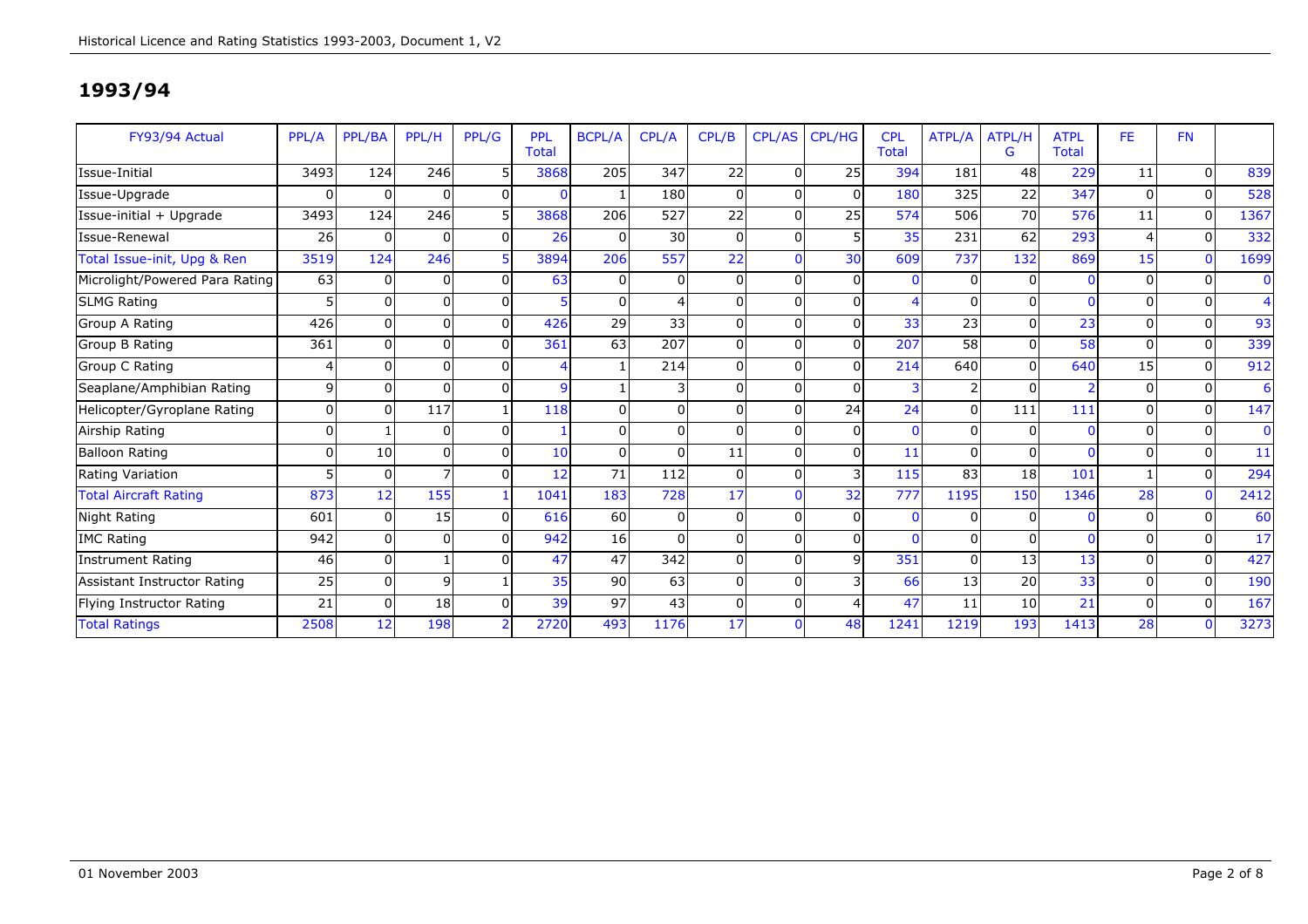| FY94/95 Actual                 | PPL/A    | PPL/BA   | PPL/H    | PPL/G          | <b>PPL</b><br><b>Total</b> | <b>BCPL/A</b>  | CPL/A    | CPL/B        | <b>CPL/AS</b> | <b>CPL/HG</b> | <b>CPL</b><br><b>Total</b> | ATPL/A   | ATPL/H<br>G | <b>ATPL</b><br>Total | FE.       | <b>FN</b> |                |
|--------------------------------|----------|----------|----------|----------------|----------------------------|----------------|----------|--------------|---------------|---------------|----------------------------|----------|-------------|----------------------|-----------|-----------|----------------|
| Issue-Initial                  | 3260     | 101      | 247      | 61             | 3614                       | 298            | 334      | <b>25</b>    | $\Omega$      | 29            | 388                        | 153      | 47          | 200                  | 3         | $\Omega$  | 889            |
| Issue-Upgrade                  | $\Omega$ | $\Omega$ | 0        | $\Omega$       | $\mathbf{0}$               | 0              | 293      | $\Omega$     | $\Omega$      | $\Omega$      | 293                        | 530      | 37          | 567                  | U         | $\Omega$  | 860            |
| Issue-initial + Upgrade        | 3260     | 101      | 247      | 6 <sup>1</sup> | 3614                       | 298            | 627      | 25           | $\Omega$      | 29            | 681                        | 683      | 84          | 767                  |           | $\Omega$  | 1749           |
| Issue-Renewal                  | 23       | $\Omega$ |          | $\Omega$       | 24                         | $\mathbf 0$    | 45       | $\Omega$     | $\Omega$      |               | 46                         | 276      | 40          | 316                  |           | $\Omega$  | 366            |
| Total Issue-init, Upg & Ren    | 3283     | 101      | 248      | 6              | 3638                       | 298            | 672      | 25           |               | 30            | 727                        | 959      | 124         | 1083                 |           | $\Omega$  | 2115           |
| Microlight/Powered Para Rating | 17       |          | $\Omega$ | $\Omega$       | 17                         | $\Omega$       |          | <sup>n</sup> | $\Omega$      | $\Omega$      | $\mathbf{0}$               | $\Omega$ | $\Omega$    |                      |           | $\Omega$  | $\bf{0}$       |
| <b>SLMG Rating</b>             |          |          | $\Omega$ | $\Omega$       | 5                          | 0              |          |              | $\Omega$      | $\Omega$      | $\mathbf{0}$               |          | $\Omega$    |                      |           | $\Omega$  | $\overline{2}$ |
| Group A Rating                 | 157      |          | 0        | $\Omega$       | 157                        | 43             | 52       |              | $\Omega$      | $\Omega$      | 52                         | 38       | $\Omega$    | 38                   |           | $\Omega$  | 133            |
| Group B Rating                 | 391      |          | $\Omega$ | $\Omega$       | 391                        | 85             | 323      | U            | $\Omega$      | $\Omega$      | 323                        | 90       | $\Omega$    | 90                   | $\Omega$  | $\Omega$  | 498            |
| Group C Rating                 |          |          | 0        | $\Omega$       |                            | 5              | 516      |              | $\Omega$      | $\Omega$      | 516                        | 998      | $\Omega$    | 998                  | 16        | $\Omega$  | 1535           |
| Seaplane/Amphibian Rating      |          | ŋ        | $\Omega$ | $\Omega$       | $\overline{7}$             | $\mathbf 0$    |          | $\Omega$     | $\Omega$      | $\Omega$      | 3                          | 6        | $\Omega$    |                      | $\Omega$  | $\Omega$  | 9              |
| Helicopter/Gyroplane Rating    |          |          | 150      | $\overline{2}$ | 152                        | 0              | $\Omega$ |              | $\Omega$      | 41            | 41                         | $\Omega$ | 143         | 143                  |           | $\Omega$  | 184            |
| Airship Rating                 | $\Omega$ |          | $\Omega$ | $\Omega$       |                            | $\overline{0}$ | $\Omega$ | U            | $\Omega$      | $\Omega$      | $\mathbf{0}$               | $\Omega$ | $\Omega$    |                      | $\Omega$  | $\Omega$  | $\mathbf{0}$   |
| <b>Balloon Rating</b>          | n        | 13       | $\Omega$ | $\Omega$       | 13                         | $\mathbf 0$    |          | 24           | $\Omega$      | $\Omega$      | 24                         | $\Omega$ | 0           |                      |           | $\Omega$  | 24             |
| Rating Variation               | 23       | $\Omega$ | 11       | $\Omega$       | 34                         | 73             | 103      | 0            | $\Omega$      | 8             | 111                        | 156      | 16          | 172                  | $\Omega$  | $\Omega$  | 356            |
| <b>Total Aircraft Rating</b>   | 601      | 14       | 161      | $\overline{2}$ | 778                        | 206            | 997      | 24           | $\Omega$      | 49            | 1070                       | 1290     | 159         | 1449                 | 16        | $\Omega$  | 2741           |
| Night Rating                   | 734      |          | 19       | $\Omega$       | 753                        | 70             |          |              | $\Omega$      |               | n                          |          |             |                      |           | $\Omega$  | 70             |
| <b>IMC Rating</b>              | 989      |          | $\Omega$ | $\Omega$       | 989                        | 12             |          | 0            | $\Omega$      | 0             | $\Omega$                   | $\Omega$ | $\Omega$    |                      | $\Omega$  | $\Omega$  | 12             |
| <b>Instrument Rating</b>       | 55       |          |          | 0I             | 56                         | 57             | 323      |              | $\Omega$      | 13            | 336                        | $\Omega$ | 20          | 20                   |           | $\Omega$  | 413            |
| Assistant Instructor Rating    | 18       | O        | 8        |                | 27                         | 96             | 48       | $\Omega$     | $\Omega$      |               | 49                         | 17       | 9           | 26                   | U         | $\Omega$  | 171            |
| Flying Instructor Rating       | 30       |          | 10       | $\Omega$       | 40                         | 126            | 40       | $\Omega$     | $\Omega$      | 6             | 46                         | 13       | 3           | 16                   | U         | $\Omega$  | 188            |
| <b>Total Ratings</b>           | 2427     | 14       | 199      |                | 2643                       | 567            | 1408     | 24           |               | 69            | 1501                       | 1320     | 191         | 1511                 | <b>16</b> |           | 3595           |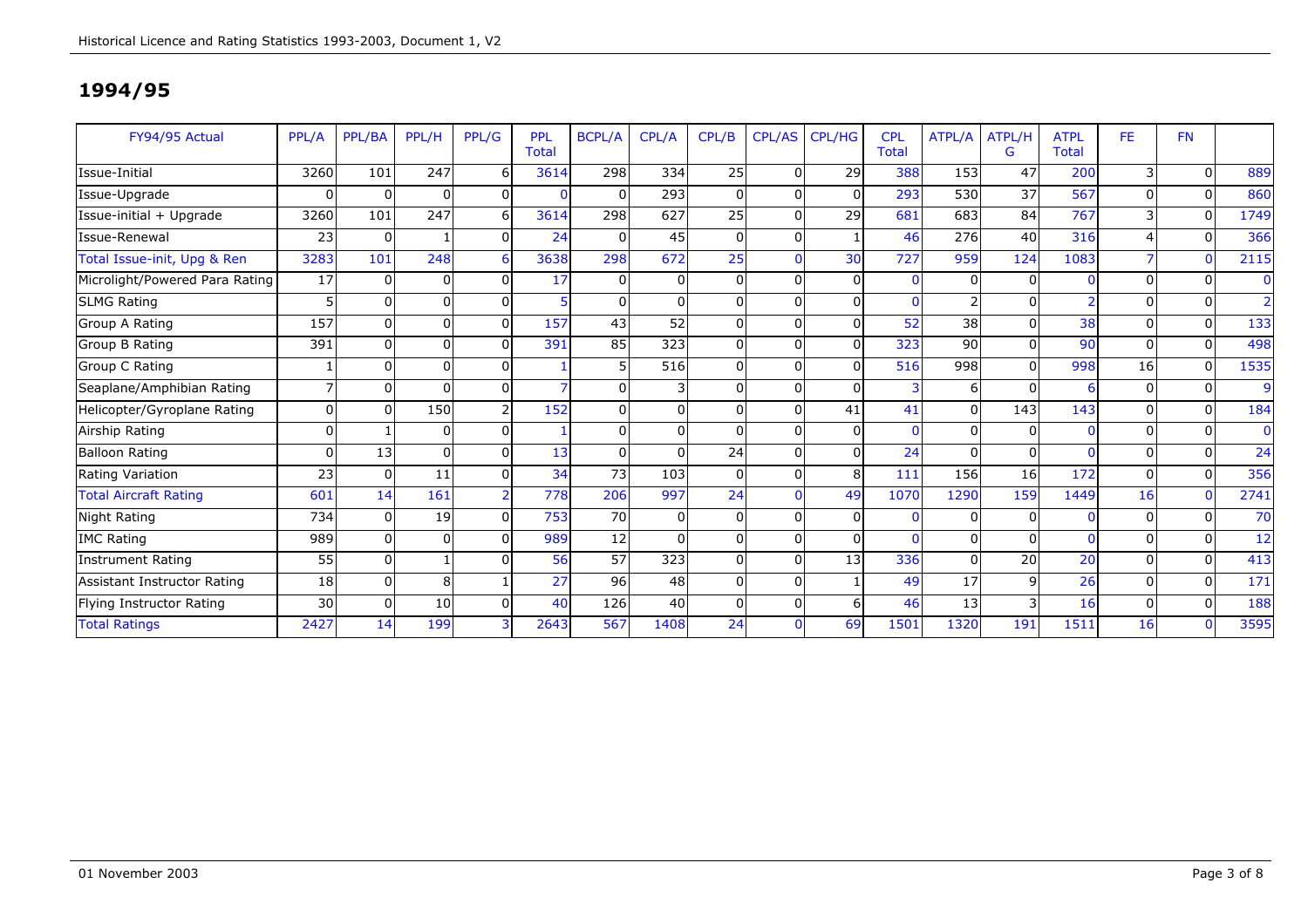| FY95/96 Actual                 | PPL/A    | PPL/BA   | PPL/H        | PPL/G           | <b>PPL</b><br><b>Total</b> | <b>BCPL/A</b>  | CPL/A    | CPL/B    | <b>CPL/AS</b> | <b>CPL/HG</b> | <b>CPL</b><br><b>Total</b> | ATPL/A   | <b>ATPL/H</b><br>G | <b>ATPL</b><br><b>Total</b> | FE.      | <b>FN</b> |                |
|--------------------------------|----------|----------|--------------|-----------------|----------------------------|----------------|----------|----------|---------------|---------------|----------------------------|----------|--------------------|-----------------------------|----------|-----------|----------------|
| Issue-Initial                  | 3451     | 102      | 245          | 10 <sup>1</sup> | 3808                       | 345            | 426      | 21       | $\Omega$      | 24            | 471                        | 325      | 55                 | 380                         |          | $\Omega$  | 1201           |
| Issue-Upgrade                  | 0        | $\Omega$ | $\Omega$     | $\Omega$        | $\mathbf 0$                | 0              | 219      | $\Omega$ | $\Omega$      | $\Omega$      | 219                        | 383      | 23                 | 406                         | 0        | $\Omega$  | 625            |
| Issue-initial + Upgrade        | 3451     | 102      | 245          | 10 <sup>1</sup> | 3808                       | 345            | 645      | 21       | $\Omega$      | 24            | 690                        | 708      | 78                 | 786                         |          | $\Omega$  | 1826           |
| Issue-Renewal                  | 22       | $\Omega$ | 0            |                 | 23                         | 0              | 41       | $\Omega$ |               |               | 43                         | 480      | 63                 | 543                         | 24       | $\Omega$  | 610            |
| Total Issue-init, Upg & Ren    | 3473     | 102      | 245          | 11              | 3831                       | 345            | 686      | 21       |               | 25            | 733                        | 1188     | 141                | 1329                        | 29       | $\Omega$  | 2436           |
| Microlight/Powered Para Rating | 12       | $\Omega$ | $\Omega$     | $\Omega$        | 12                         | $\overline{0}$ |          | 0        | $\Omega$      | $\Omega$      | $\mathbf{0}$               |          |                    |                             | 0        | $\Omega$  |                |
| <b>SLMG Rating</b>             |          |          | 0            | $\Omega$        | 4                          | $\Omega$       |          | 0        | $\Omega$      | $\Omega$      | $\mathbf 0$                |          |                    |                             |          | $\Omega$  | $\overline{2}$ |
| Group A Rating                 | 75       | O        | U            | $\Omega$        | 75                         | 94             | 78       |          | $\Omega$      | $\Omega$      | 78                         | 40       | $\Omega$           | 40                          | O        | $\Omega$  | 212            |
| Group B Rating                 | 335      |          | 0            | $\Omega$        | 335                        | 102            | 346      |          | $\Omega$      | $\Omega$      | 346                        | 129      | $\Omega$           | 129                         | 0        | $\Omega$  | 577            |
| Group C Rating                 |          | O        | ŋ            | $\Omega$        |                            | 8              | 490      | U        | $\Omega$      | $\Omega$      | 490                        | 1045     |                    | 1045                        | 18       | $\Omega$  | 1561           |
| Seaplane/Amphibian Rating      | 11       | $\Omega$ | O            | $\Omega$        | 11                         | $\mathbf 0$    | $\Omega$ | $\Omega$ | $\Omega$      | $\Omega$      | $\mathbf{0}$               | 9        | <sup>0</sup>       | $\mathbf{q}$                | 0        | $\Omega$  | $\overline{9}$ |
| Helicopter/Gyroplane Rating    | 0        | $\Omega$ | 165          | $\Omega$        | 165                        | $\mathbf 0$    | $\Omega$ | U        | $\Omega$      | 32            | 32                         | $\Omega$ | 179                | 179                         | 0        | $\Omega$  | 211            |
| Airship Rating                 | $\Omega$ |          | 0            | $\Omega$        | 4                          | $\mathbf 0$    | $\Omega$ | 0        |               | $\Omega$      |                            | $\Omega$ | $\Omega$           |                             | 0        | $\Omega$  |                |
| <b>Balloon Rating</b>          | 0        |          | 0            | $\Omega$        | 3                          | $\mathbf 0$    |          | 24       | $\Omega$      | $\Omega$      | 24                         | $\Omega$ | $\Omega$           |                             | 0        | $\Omega$  | 24             |
| Rating Variation               | 14       | 0        |              | $\Omega$        | 21                         | 64             | 62       |          | $\Omega$      |               | 67                         | 107      | 47                 | 154                         | 3        | $\Omega$  | 288            |
| <b>Total Aircraft Rating</b>   | 452      |          | 172          | $\Omega$        | 631                        | 268            | 976      | 25       |               | 36            | 1038                       | 1333     | 226                | 1559                        | 21       | $\Omega$  | 2886           |
| Night Rating                   | 748      |          | 40           | $\Omega$        | 788                        | 64             |          |          | $\Omega$      |               |                            |          |                    |                             |          | $\Omega$  | 64             |
| <b>IMC Rating</b>              | 1091     | $\Omega$ | <sup>0</sup> | $\Omega$        | 1091                       | 12             |          | U        | $\Omega$      | $\Omega$      | $\mathbf{0}$               | $\Omega$ |                    |                             |          | $\Omega$  | 12             |
| <b>Instrument Rating</b>       | 48       | $\Omega$ |              | $\Omega$        | 49                         | 43             | 395      | U        | $\Omega$      | 11            | 406                        | $\Omega$ | 16                 | 16                          |          | $\Omega$  | 465            |
| Assistant Instructor Rating    | 27       | $\Omega$ | 10           |                 | 38                         | 71             | 47       | $\Omega$ | $\Omega$      | 6             | 53                         | 33       | 19                 | 52                          | $\Omega$ | $\Omega$  | 176            |
| Flying Instructor Rating       | 43       | $\Omega$ | 15           | $\Omega$        | 58                         | 127            | 39       | $\Omega$ | $\Omega$      | Δ             | 43                         | 13       |                    | 16                          | $\Omega$ | $\Omega$  | 186            |
| <b>Total Ratings</b>           | 2409     |          | 238          |                 | 2655                       | 585            | 1457     | 25       |               | 57            | 1540                       | 1379     | 264                | 1643                        | 21       |           | 3789           |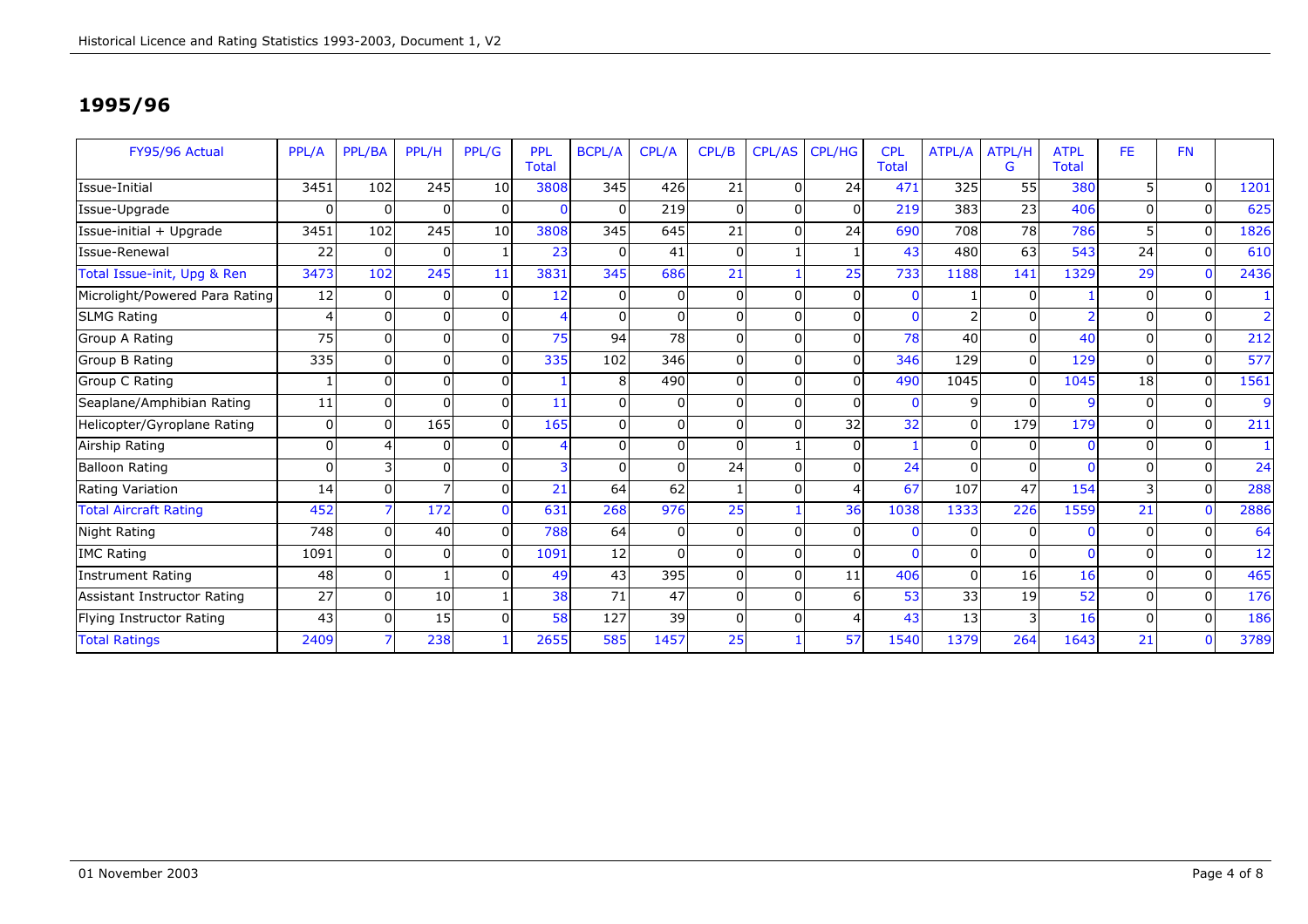| FY96/97 Actual                 | PPL/A                    | PPL/BA   | PPL/H    | PPL/G    | <b>PPL</b><br><b>Total</b> | <b>BCPL/A</b> | CPL/A    | CPL/B           | <b>CPL/AS</b> | <b>CPL/HG</b> | <b>CPL</b><br><b>Total</b> | ATPL/A   | ATPL/H<br>G     | <b>ATPL</b><br><b>Total</b> | FE.      | <b>FN</b> |              |
|--------------------------------|--------------------------|----------|----------|----------|----------------------------|---------------|----------|-----------------|---------------|---------------|----------------------------|----------|-----------------|-----------------------------|----------|-----------|--------------|
| Issue-Initial                  | 3216                     | 60       | 334      | 11       | 3621                       | 348           | 435      | 14              | $\Omega$      | 38            | 487                        | 293      | 58              | 351                         | 16       | $\Omega$  | 1202         |
| Issue-Upgrade                  | U                        | $\Omega$ | $\Omega$ | $\Omega$ | $\overline{0}$             | 0             | 257      | $\Omega$        | $\Omega$      | $\Omega$      | 257                        | 493      | 15 <sup>1</sup> | 508                         | 0        | $\Omega$  | 765          |
| Issue-initial + Upgrade        | 3216                     | 60       | 334      | 11       | 3621                       | 348           | 692      | 14              | $\Omega$      | 38            | 744                        | 786      | 73              | 859                         | 16       | $\Omega$  | 1967         |
| Issue-Renewal                  | 12                       | $\Omega$ | $\Omega$ | $\Omega$ | 12                         | 0             | 66       | $\Omega$        |               | q             | 76                         | 581      | 80              | 661                         | 49       | $\Omega$  | 786          |
| Total Issue-init, Upg & Ren    | 3228                     | 60       | 334      | 11       | 3633                       | 348           | 758      | 14              |               | 47            | 820                        | 1367     | 153             | 1520                        | 65       | $\Omega$  | 2753         |
| Microlight/Powered Para Rating |                          | $\Omega$ | $\Omega$ | $\Omega$ |                            |               |          | U               | $\Omega$      | $\Omega$      | $\mathbf{0}$               | 0        |                 |                             | 0        | $\Omega$  |              |
| <b>SLMG Rating</b>             | $\mathcal{P}$            | O        | 0        | $\Omega$ | $\overline{2}$             |               |          | U               | $\Omega$      | $\Omega$      | $\mathbf{0}$               |          |                 |                             |          | $\Omega$  |              |
| Group A Rating                 | 60                       | n        | U        | $\Omega$ | <b>60</b>                  | 132           | 105      |                 | $\Omega$      | $\Omega$      | 105                        | 57       | $\Omega$        | 57                          |          | $\Omega$  | 294          |
| Group B Rating                 | 369                      |          | 0        | $\Omega$ | 369                        | 101           | 485      |                 | $\Omega$      | $\Omega$      | 485                        | 139      | $\Omega$        | 139                         | O        | $\Omega$  | 725          |
| Group C Rating                 |                          | O        | ŋ        | $\Omega$ |                            | 6             | 765      | U               | $\Omega$      | $\Omega$      | 765                        | 1538     |                 | 1538                        | 31       | $\Omega$  | 2340         |
| Seaplane/Amphibian Rating      | $\overline{\phantom{a}}$ | $\Omega$ | ŋ        | $\Omega$ | $\overline{7}$             | $\mathbf 0$   |          | 0               | $\Omega$      | $\Omega$      | $\overline{3}$             | 5        | <sup>0</sup>    | E.                          | 0        | $\Omega$  | 8            |
| Helicopter/Gyroplane Rating    | $\Omega$                 | ∩        | 206      | $\Omega$ | 206                        | $\mathbf 0$   | $\Omega$ | U               | $\Omega$      | 51            | 51                         | $\Omega$ | 220             | 220                         | 0        | $\Omega$  | 271          |
| Airship Rating                 | $\Omega$                 |          | 0        | $\Omega$ |                            | $\mathbf 0$   | $\Omega$ | 0               | $\Omega$      | $\Omega$      | $\mathbf{0}$               | $\Omega$ | $\Omega$        |                             | 0        | $\Omega$  | $\mathbf{0}$ |
| <b>Balloon Rating</b>          | 0                        |          | $\Omega$ | $\Omega$ | $\overline{4}$             | $\mathbf 0$   |          | 10 <sup>1</sup> | $\Omega$      | $\Omega$      | 10                         | $\Omega$ |                 |                             | 0        | $\Omega$  | 10           |
| Rating Variation               |                          | $\Omega$ | 13       | $\Omega$ | 18                         | 40            | 136      | 0               | $\Omega$      | 6             | 142                        | 140      | 17              | 157                         |          | $\Omega$  | 340          |
| <b>Total Aircraft Rating</b>   | 451                      |          | 219      | $\Omega$ | 675                        | 281           | 1494     | 10              |               | 57            | 1561                       | 1879     | 237             | 2116                        | 32       | $\Omega$  | 3990         |
| <b>Night Rating</b>            | 790                      |          | 45       | $\Omega$ | 835                        | 63            |          |                 | $\Omega$      |               |                            |          |                 |                             |          | $\Omega$  | 63           |
| <b>IMC Rating</b>              | 1022                     | O        | 0        | $\Omega$ | 1022                       | 20            |          | U               | $\Omega$      | $\Omega$      | $\Omega$                   | 0        |                 |                             |          | $\Omega$  | 20           |
| <b>Instrument Rating</b>       | 46                       | $\Omega$ |          | $\Omega$ | 47                         | 44            | 407      | U               | $\Omega$      | 11            | 418                        | $\Omega$ | 35              | 35                          |          | $\Omega$  | 497          |
| Assistant Instructor Rating    | 19                       | $\Omega$ | 24       | $\Omega$ | 43                         | 87            | 67       | $\Omega$        | $\Omega$      |               | 72                         | 27       | 17              | 44                          | 0        | $\Omega$  | 203          |
| Flying Instructor Rating       | 41                       | O        | 23       |          | 65                         | 152           | 62       | 0               | $\Omega$      |               | 63                         | 13       |                 | 14                          | $\Omega$ | $\Omega$  | 229          |
| <b>Total Ratings</b>           | 2369                     |          | 312      |          | 2687                       | 647           | 2030     | 10              |               | 74            | 2114                       | 1919     | 290             | 2209                        | 32       |           | 5002         |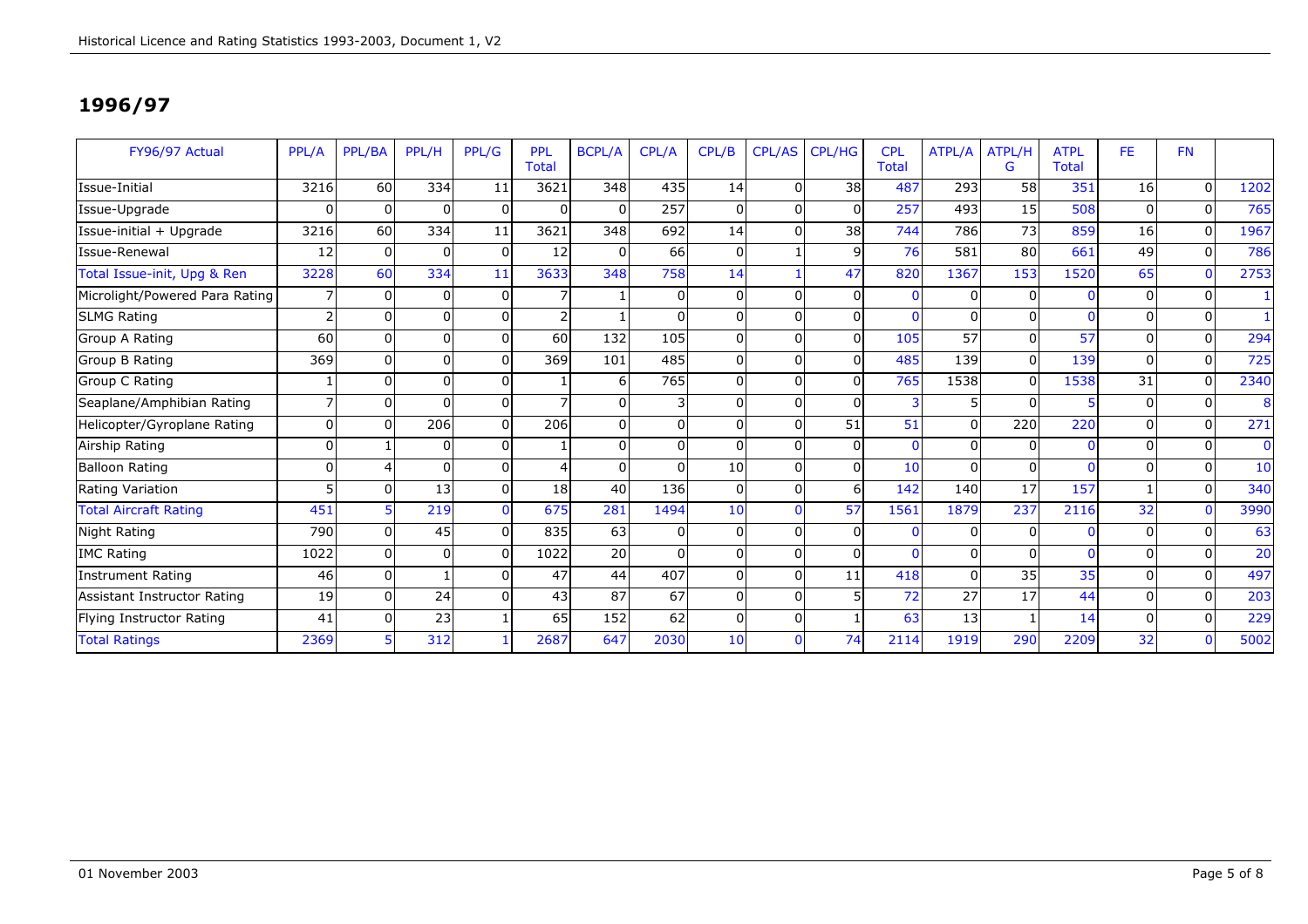| FY97/98 Actual                 | PPL/A           | PPL/BA   | PPL/H    | PPL/G    | <b>PPL</b><br><b>Total</b> | <b>BCPL/A</b> | CPL/A    | CPL/B          | <b>CPL/AS</b> | <b>CPL/HG</b>   | <b>CPL</b><br><b>Total</b> | ATPL/A       | ATPL/H<br>G  | <b>ATPL</b><br><b>Total</b> | FE.      | <b>FN</b> |             |
|--------------------------------|-----------------|----------|----------|----------|----------------------------|---------------|----------|----------------|---------------|-----------------|----------------------------|--------------|--------------|-----------------------------|----------|-----------|-------------|
| Issue-Initial                  | 3487            | 54       | 427      |          | 3974                       | 276           | 584      | 17             | $\Omega$      | 33              | 634                        | 314          | 58           | 372                         | 32       | $\Omega$  | 1314        |
| Issue-Upgrade                  | $\Omega$        | $\Omega$ |          | 0        |                            | $\mathbf{0}$  | 261      | $\overline{0}$ | $\Omega$      | n               | 261                        | 473          | 35           | 508                         | 0        | $\Omega$  | 769         |
| Issue-initial + Upgrade        | 3487            | 54       | 427      | 6        | 3974                       | 276           | 845      | 17             | $\Omega$      | 33 <sup>1</sup> | 895                        | 787          | 93           | 880                         | 32       | $\Omega$  | 2083        |
| Issue-Renewal                  | 22              | $\Omega$ | O        | $\Omega$ | 22                         | 0             | 71       | $\overline{0}$ | $\Omega$      |                 | 74                         | 897          | 115          | 1012                        | 154      | $\Omega$  | 1240        |
| Total Issue-init, Upg & Ren    | 3509            | 54       | 427      |          | 3996                       | 276           | 916      | 17             | $\Omega$      | 36              | 969                        | 1684         | 208          | 1892                        | 186      | $\Omega$  | 3323        |
| Microlight/Powered Para Rating | 8               | $\Omega$ | 0        |          |                            |               | $\Omega$ | $\overline{0}$ | $\Omega$      |                 |                            | $\mathbf{0}$ |              |                             | 0        | $\Omega$  |             |
| <b>SLMG Rating</b>             | $\Omega$        | $\Omega$ | $\Omega$ |          |                            |               | $\Omega$ | $\Omega$       | $\Omega$      | $\Omega$        |                            | $\mathbf{0}$ | $\Omega$     |                             | 0        | $\Omega$  |             |
| Group A Rating                 | 48              | $\Omega$ |          | $\Omega$ | 48                         | 108           | 234      | $\overline{0}$ | $\Omega$      | $\Omega$        | 234                        | 283          | $\Omega$     | 283                         | 0        | $\Omega$  | 625         |
| Group B Rating                 | 390             | $\Omega$ |          | n        | 390                        | 91            | 555      | 0l             | $\Omega$      |                 | 555                        | 181          | $\Omega$     | 181                         | O        | $\Omega$  | 827         |
| Group C Rating                 | 3               | $\Omega$ |          |          |                            | 5             | 698      | 0              | $\Omega$      |                 | 698                        | 1476         | <sup>0</sup> | 1476                        | 53       | $\Omega$  | 2232        |
| Seaplane/Amphibian Rating      | 13              | $\Omega$ |          |          | 13                         | 3             | 31       | $\Omega$       | $\Omega$      |                 | 3                          | 3            | <sup>0</sup> |                             | 0        | $\Omega$  | 9           |
| Helicopter/Gyroplane Rating    | $\Omega$        | $\Omega$ | 295      | $\Omega$ | 295                        | $\Omega$      | $\Omega$ | $\Omega$       | $\Omega$      | 89              | 89                         | $\Omega$     | 292          | 292                         | ŋ        | $\Omega$  | 381         |
| Airship Rating                 | οI              |          | 0        |          |                            | $\Omega$      | $\Omega$ | $\Omega$       | $\Omega$      |                 | $\Omega$                   | $\Omega$     | 0            | $\Omega$                    | O        | $\Omega$  | $\mathbf 0$ |
| <b>Balloon Rating</b>          | οI              |          | $\Omega$ | $\Omega$ |                            | $\Omega$      | $\Omega$ | 36             | $\Omega$      | $\Omega$        | 36                         | $\Omega$     | $\Omega$     |                             | 0        | $\Omega$  | 36          |
| Rating Variation               | 13 <sup>1</sup> | $\Omega$ | 24       | 0I       | 37                         | 65            | 127      | $\overline{0}$ | $\Omega$      |                 | 134                        | 163          | 25           | 188                         | 0        | $\Omega$  | 387         |
| <b>Total Aircraft Rating</b>   | 475             |          | 319      |          | 797                        | 274           | 1617     | 36             | $\Omega$      | 96              | 1749                       | 2106         | 317          | 2423                        | 53       | $\Omega$  | 4499        |
| Night Rating                   | 824             | $\Omega$ | 63       | $\Omega$ | 887                        | 47            | $\Omega$ | $\overline{0}$ | $\Omega$      |                 |                            | $\Omega$     | $\Omega$     | $\Omega$                    | O        | $\Omega$  | 47          |
| <b>IMC Rating</b>              | 1051            | $\Omega$ |          | U        | 1051                       | 21            | $\Omega$ | 0              | $\Omega$      |                 |                            | $\Omega$     |              | $\Omega$                    | ŋ        | $\Omega$  | 21          |
| Instrument Rating              | 39              | $\Omega$ |          |          | 40                         | 29            | 403      | 0              | $\Omega$      | 17              | 420                        | $\Omega$     | 22           | 22                          | O        | $\Omega$  | 471         |
| Assistant Instructor Rating    | 16              | ΩI       | 24       |          | 40                         | 87            | 74       | $\Omega$       | $\Omega$      |                 | 80                         | 27           | 14           | 41                          | O        | $\Omega$  | 208         |
| Flying Instructor Rating       | 41              | $\Omega$ | 44       |          | 85                         | 147           | 93       | $\Omega$       | $\Omega$      |                 | 97                         | 19           |              | 26                          | $\Omega$ | $\Omega$  | 270         |
| <b>Total Ratings</b>           | 2446            |          | 451      |          | 2900                       | 605           | 2187     | 36             | $\Omega$      | 123             | 2346                       | 2152         | 360          | 2512                        | 53       | $\Omega$  | 5516        |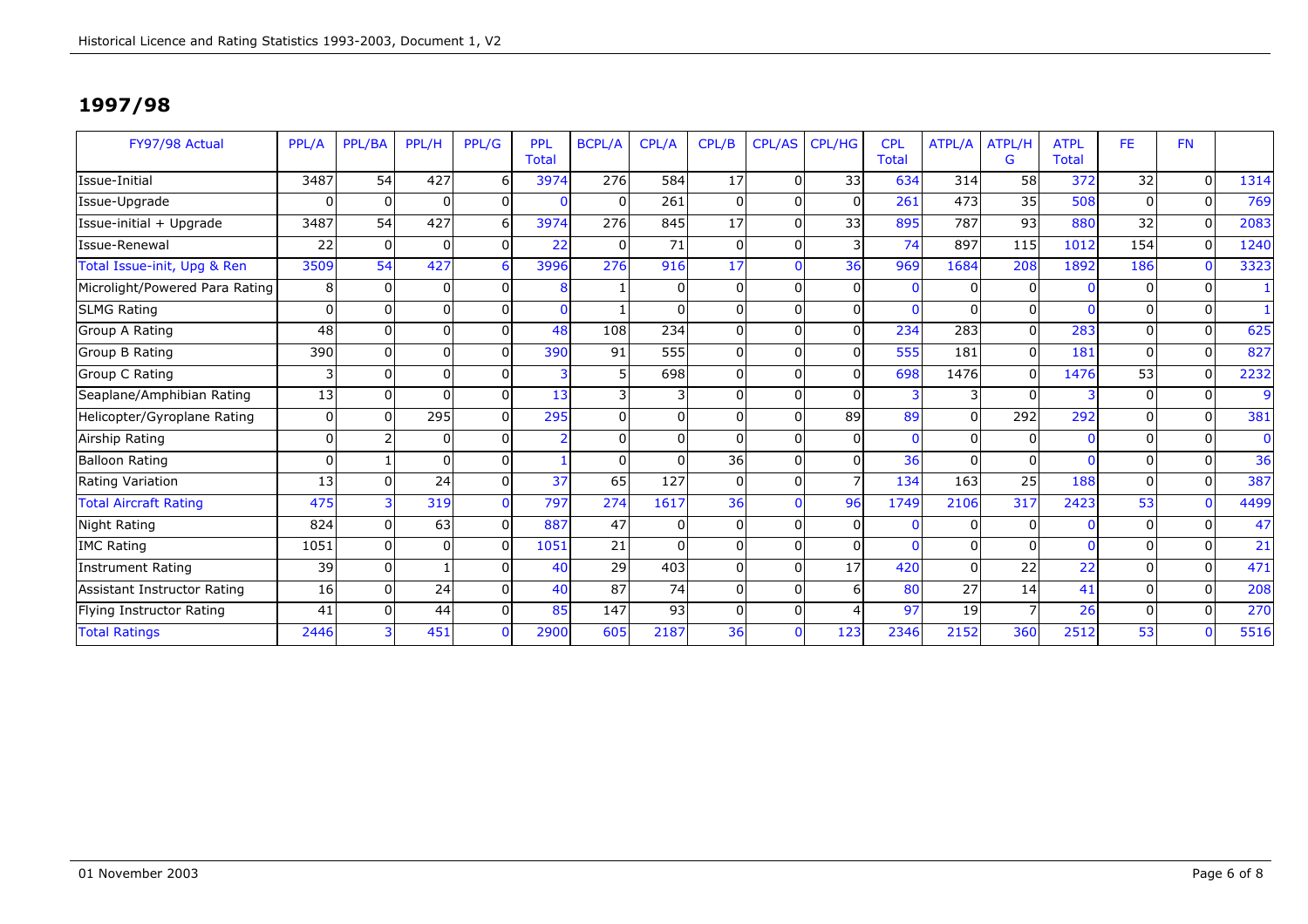| FY98/99 Actual                 | PPL/A        | PPL/BA   | PPL/H    | PPL/G          | <b>PPL</b><br><b>Total</b> | <b>BCPL/A</b>   | CPL/A    | CPL/B | CPL/AS   | <b>CPL/HG</b> | <b>CPL</b><br><b>Total</b> | ATPL/A   | <b>ATPL/H</b><br>G | <b>ATPL</b><br><b>Total</b> | FE.           | <b>FN</b> |                |
|--------------------------------|--------------|----------|----------|----------------|----------------------------|-----------------|----------|-------|----------|---------------|----------------------------|----------|--------------------|-----------------------------|---------------|-----------|----------------|
| Issue-Initial                  | 3228         | 43       | 429      |                | 3707                       | 206             | 686      | 14    | $\Omega$ | 59            | 759                        | 498      | 63                 | 561                         | 42            | $\Omega$  | 1568           |
| Issue-Upgrade                  |              |          | 0        | $\Omega$       | 0                          | $\Omega$        | 104      | 0     | O        | 0             | 104                        | 375      | 11                 | 386                         | $\Omega$      | $\Omega$  | 490            |
| Issue-initial + Upgrade        | 3228         | 43       | 429      | 7              | 3707                       | 206             | 790      | 14    | $\Omega$ | 59            | 863                        | 873      | 74                 | 947                         | 42            | $\Omega$  | 2058           |
| Issue-Renewal                  | 17           | $\Omega$ | 0        | $\Omega$       | 17                         | 3               | 70       | 67    | 3        |               | 141                        | 944      | 148                | 1092                        | 174           | $\Omega$  | 1410           |
| Total Issue-init, Upg & Ren    | 3245         | 43       | 429      |                | 3724                       | 209             | 860      | 81    |          | 60            | 1004                       | 1817     | 222                | 2039                        | 216           | $\Omega$  | 3468           |
| Microlight/Powered Para Rating | 19           |          | $\Omega$ | $\Omega$       | 19                         | 0               |          | 0     | $\Omega$ | $\Omega$      | $\Omega$                   | $\Omega$ | $\Omega$           |                             |               | $\Omega$  | $\mathbf{0}$   |
| <b>SLMG Rating</b>             |              |          | 0        | $\Omega$       | 4                          |                 |          |       | 0        | $\Omega$      |                            |          | 0                  |                             |               | $\Omega$  | $\overline{2}$ |
| Group A Rating                 | 124          |          | $\Omega$ | $\Omega$       | 124                        | $\overline{52}$ | 104      | U     | $\Omega$ | $\Omega$      | 104                        | 99       | $\Omega$           | 99                          | U             | $\Omega$  | 255            |
| Group B Rating                 | 366          |          | 0        | $\Omega$       | 366                        | 64              | 367      |       | $\Omega$ | $\Omega$      | 367                        | 105      | $\Omega$           | 105                         | U             | $\Omega$  | 536            |
| Group C Rating                 |              |          | $\Omega$ | $\Omega$       | $\overline{2}$             | 14              | 829      |       | $\Omega$ | $\Omega$      | 829                        | 1547     | $\Omega$           | 1547                        | 51            | $\Omega$  | 2441           |
| Seaplane/Amphibian Rating      | 13           |          | $\Omega$ | $\Omega$       | 13                         | 2               |          |       | $\Omega$ | <sup>0</sup>  | 5                          |          | $\Omega$           |                             | U             | $\Omega$  | 12             |
| Helicopter/Gyroplane Rating    |              |          | 325      | $\overline{2}$ | 327                        | $\Omega$        | $\Omega$ |       | $\Omega$ | 69            | 69                         | $\Omega$ | 247                | 247                         | U             | $\Omega$  | 316            |
| Airship Rating                 | U            |          | $\Omega$ | $\Omega$       |                            | $\mathbf 0$     | $\Omega$ | U     | $\Omega$ | 0             | $\mathbf{0}$               | $\Omega$ | 0                  |                             | U             | $\Omega$  | $\mathbf 0$    |
| <b>Balloon Rating</b>          | 0            |          | 0        | $\Omega$       | 7                          | $\Omega$        |          | 26    | $\Omega$ | $\Omega$      | 26                         | $\Omega$ | $\Omega$           |                             |               | $\Omega$  | 26             |
| Rating Variation               | $\mathbf{Q}$ |          | 44       | $\Omega$       | 53                         | 66              | 142      | 0     | $\Omega$ | 14            | 156                        | 406      | 76                 | 482                         | $\mathcal{P}$ | $\Omega$  | 706            |
| <b>Total Aircraft Rating</b>   | 537          |          | 369      | $\overline{2}$ | 916                        | 199             | 1448     | 26    |          | 83            | 1557                       | 2162     | 323                | 2485                        | 53            | $\Omega$  | 4294           |
| Night Rating                   | 789          |          | 60       |                | 850                        | 48              |          |       | $\Omega$ | 0             | $\Omega$                   | 0        |                    |                             |               | $\Omega$  | 48             |
| <b>IMC Rating</b>              | 1023         |          | 0        | $\Omega$       | 1023                       | 18              |          |       | $\Omega$ | 0             | n                          | $\Omega$ | $\Omega$           |                             |               | $\Omega$  | 18             |
| <b>Instrument Rating</b>       | 32           |          |          | $\Omega$       | 34                         | 35              | 361      |       | $\Omega$ | 22            | 383                        | $\Omega$ | 37                 | 37                          |               | $\Omega$  | 455            |
| Assistant Instructor Rating    | 17           |          | 36       | 0I             | 53                         | 94              | 80       |       | $\Omega$ | <sup>0</sup>  | 80                         | 18       | 17                 | 35                          | U             | $\Omega$  | 209            |
| Flying Instructor Rating       | 46           |          | 59       |                | 106                        | 104             | 100      | U     | $\Omega$ |               | 101                        | 15       | 6                  | 21                          | U             | $\Omega$  | 226            |
| <b>Total Ratings</b>           | 2444         |          | 526      |                | 2982                       | 498             | 1989     | 26    | $\Omega$ | 106           | 2121                       | 2195     | 383                | 2578                        | 53            | $\Omega$  | 5250           |